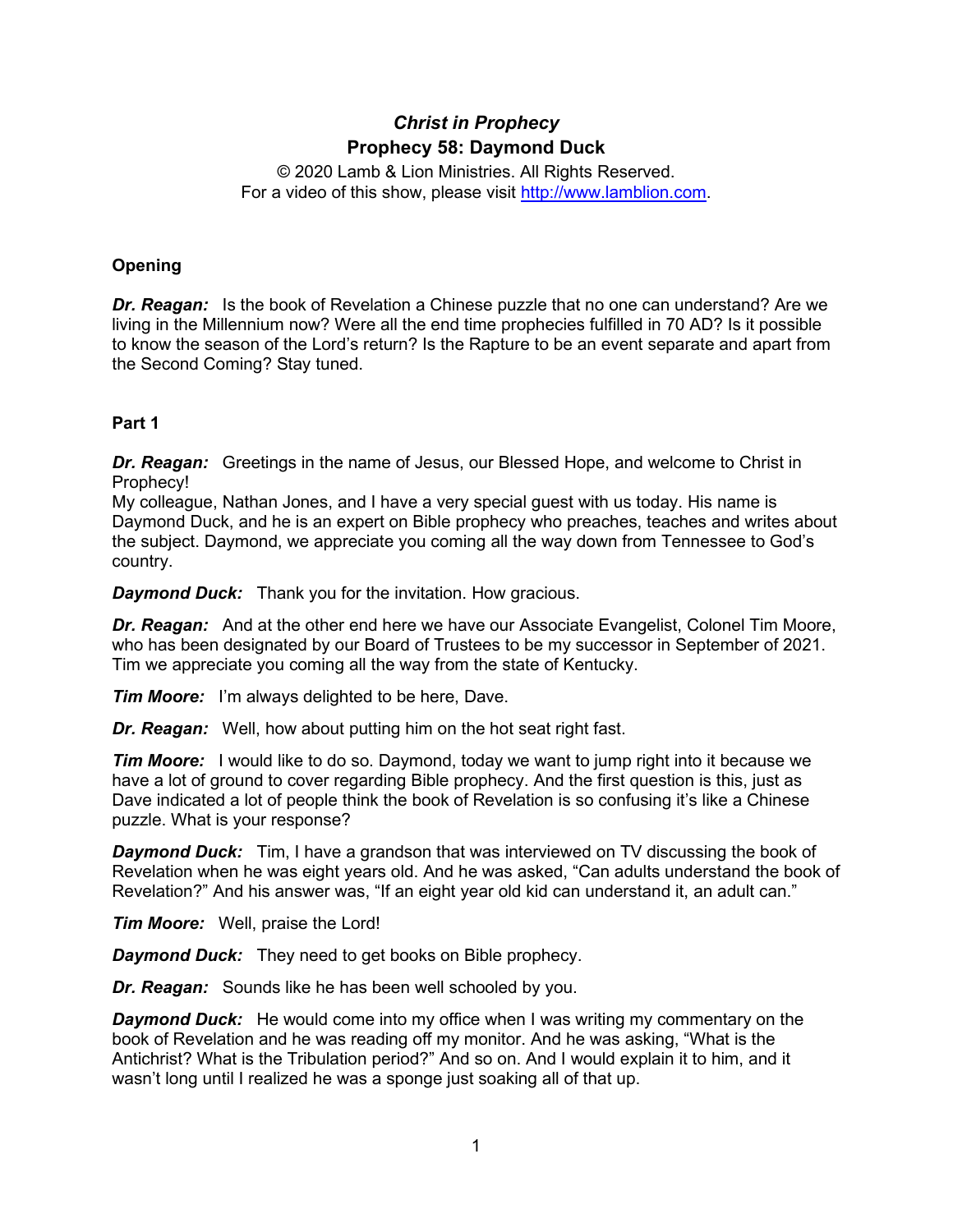*Dr. Reagan:* When you say that people can understand the book of Revelation, but most people believe you cannot. So, what is the key to understanding it?

*Daymond Duck:* The key to understanding it I think prayer, study, get good conservative commentaries, the kind you put out. And study your Bible. And just go to prophecy conferences and that kind of thing.

*Dr. Reagan:* Well, how about taking it for its plain sense meaning?

*Daymond Duck:* Yes. It is literal. It is literal. Some people say it is a book of allegory. Some say it is a book of meaningless symbols. I don't believe that Jesus would give us a book of meaningless symbols, and allegory, and then promise to bless us if we would read, hear, and keep the things that are it. It just doesn't make sense to me.

*Nathan Jones:* Amen. Amen. Well, you obviously understand Revelation because you wrote an entire book on Revelation, one of the best intro books to Revelation that I've ever read. It's kind of--

*Dr. Reagan:* And also, it has lots of humor in it.

*Nathan Jones:* Lots of humor because he is a humorous guy.

*Dr. Reagan:* I chuckled on every page.

*Nathan Jones:* Well, this is the end product, but what is the beginning product? Were you always interested in Bible prophecy? Tell us a little about how you got to write this book.

*Daymond Duck:* Well, I was in my early 30's and I'd gone to church most of my life. Became a Sunday School teacher. I came across the word Rapture, didn't know what it was. I asked my pastor and he explained it. I was shocked. Couldn't believe I'd gone to church for so long and never heard the word Rapture. I started buying books on Bible prophecy. And in studying it. God blessed me. And just here I am.

**Nathan Jones:** Because originally career wise you are not a pastor or professor, you were a?

*Daymond Duck:* At that time, I was a Sunday School teacher.

*Nathan Jones:* Sunday School teacher.

*Daymond Duck:* I was a Sunday School teacher. Been a Gideon. Been a pastor. Author.

*Nathan Jones:* Okay, so you've done it all.

*Daymond Duck:* Yes.

*Nathan Jones:* Fantastic.

*Dr. Reagan:* You know Daymond, I grew up in an Amillennial church. And we never heard anything about Bible prophecy except one sermon a year that said there's not one verse in the Bible that even implies Jesus will ever put His feet on this earth again. You can imagine how startled I was at age 12 when I discovered Zechariah 14 where it says He's coming back to the Mount of Olives, and His foot is going to touch the ground. Anyway, I went to Church faithfully for 30 years. And at the end of 30 years if you had asked me what the Rapture was I probably would have said a sensation you feel when your girlfriend kisses you. That's about all I knew about it.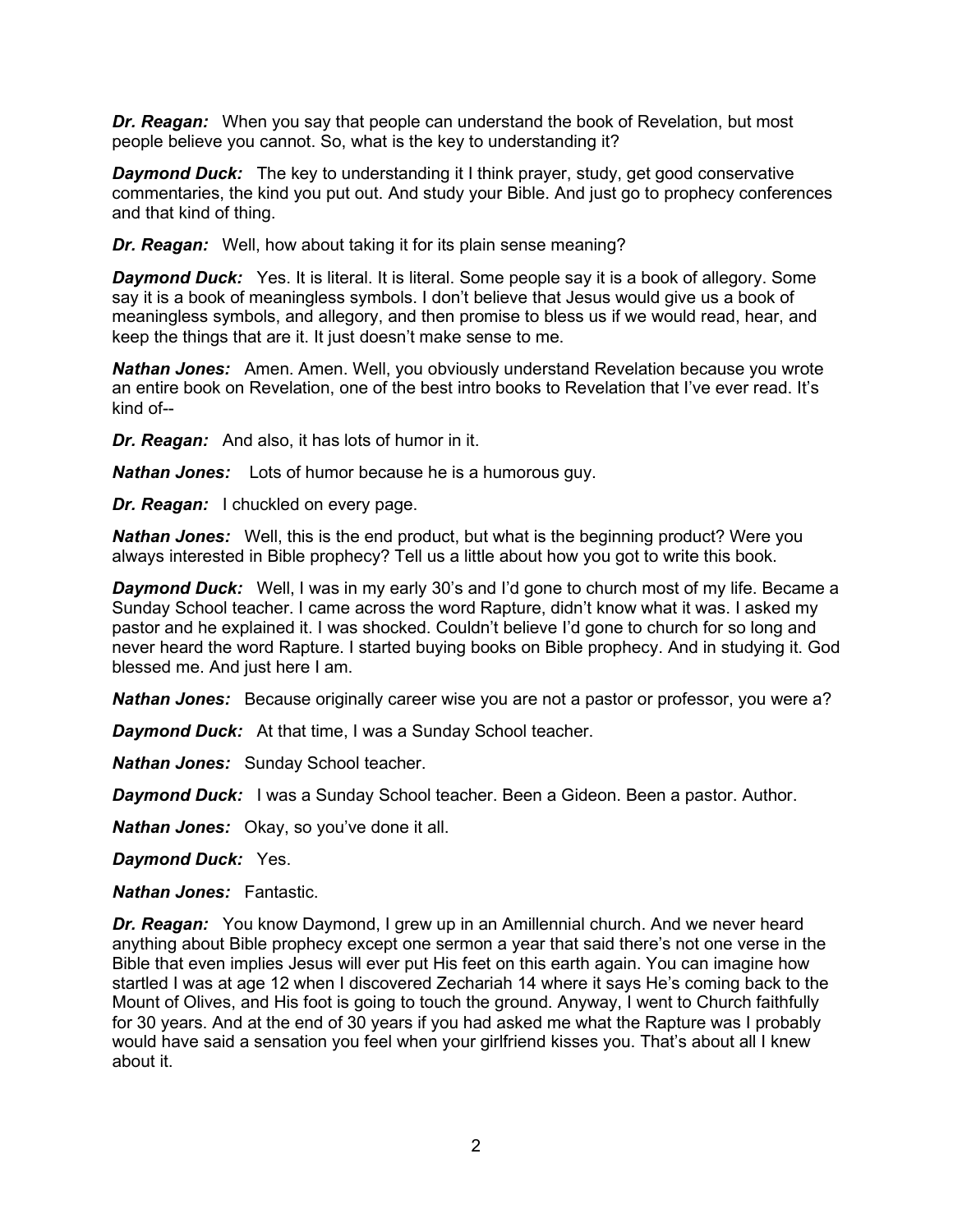*Tim Moore:* Well, regarding even what Dave said about Amillennialism, obviously today many people both Catholics and most Protestants believe that we are living in the Millennial now, or that there will be no Millennium, and, so they believe in Amillennialism. What is your response to that? Are we in the Millennium now?

*Daymond Duck:* We are not in the Millennium now. First of all, I believe Amillennialism is a false teaching. Revelation 20:4 says the Tribulation Saints, the people who are killed during the Tribulation Period, will live and reign with Christ for a thousand years. Amillennialist say that doesn't mean a thousand years, it means a long period of time. I say if Jesus meant a long period of time, He would have said a long period of time. Jesus said a thousand years, and that is a thousand years.

*Nathan Jones:* You even said it in your book, six times in Revelation 20, right, Jesus says, a thousand years, a thousand years, a thousand years.

*Daymond Duck:* I did. And it is a thousand years. Amillennialism, hard to say.

# *Nathan Jones:* Yes.

*Daymond Duck:* Is wrong. You go to Nebuchadnezzar's dream, the statue, and the head of gold, and chest and arms are silver, get down to the toes, and the rock that is Jesus Christ, comes and strikes that statue on his toes, it crumbles into dust, the wind blows it away. That rock, Jesus, and that is the Second Coming of Jesus, at the end of the Tribulation period, that rock Jesus grows into a great mountain and fills the whole earth, so, that is Premillennialism. It is the Second Coming of Jesus Christ before the Millennium; we haven't had the Second Coming of Jesus Christ. We are not in the Millennium, it's faulty.

*Dr. Reagan:* Amillennialism is entirely based upon spiritualizing what the Bible says about the Second Coming. And the First Coming prophecies meant what they said, so why wouldn't the Second Coming prophecies mean what they say?

*Daymond Duck:* They mean exactly what they say. And there is a difference between the Rapture and the Second Coming and all that, and in the Rapture we go up, in the Second Coming Jesus comes down and we come down with Him. In the Rapture Jesus remains in the air, and so on. We are talking different things, and they confuse the Rapture with the Second Coming.

*Dr. Reagan:* Along that line I'm always reminded of Henry Morris the founder of the Institute for Creation Research and he wrote a wonderful commentary on Revelation called, "The Revelation Record." At the very beginning he said, "The reason I wrote this book is because people tell me the book of Revelation is difficult to understand." He said, "It is not difficult to understand, it is difficult to believe. If you will believe it you will understand it." But people just spiritualize it to death.

**Daymond Duck:** Well, that's wrong and it is false teaching. I like to tell people you've got Matthew 24 what Jesus said on the Sermon on the Mount, the Olivet Discourse. And I like to tell people that's like a sermon. The book of Revelation is like a commentary on that sermon; and it explains things. Everything Jesus said there in the Olivet Discourse is over in the book of Revelation, with more detail and all, and you just follow the outline in the Olivet Discourse, and then just find more information about that in the book of Revelation.

*Tim Moore:* The other thing that is so true about the book of Revelation is you have to refer to the Old Testament where all those prophecies are laid out in the New. And the book of Revelation has so many cross references to Old Testament prophecies and how they are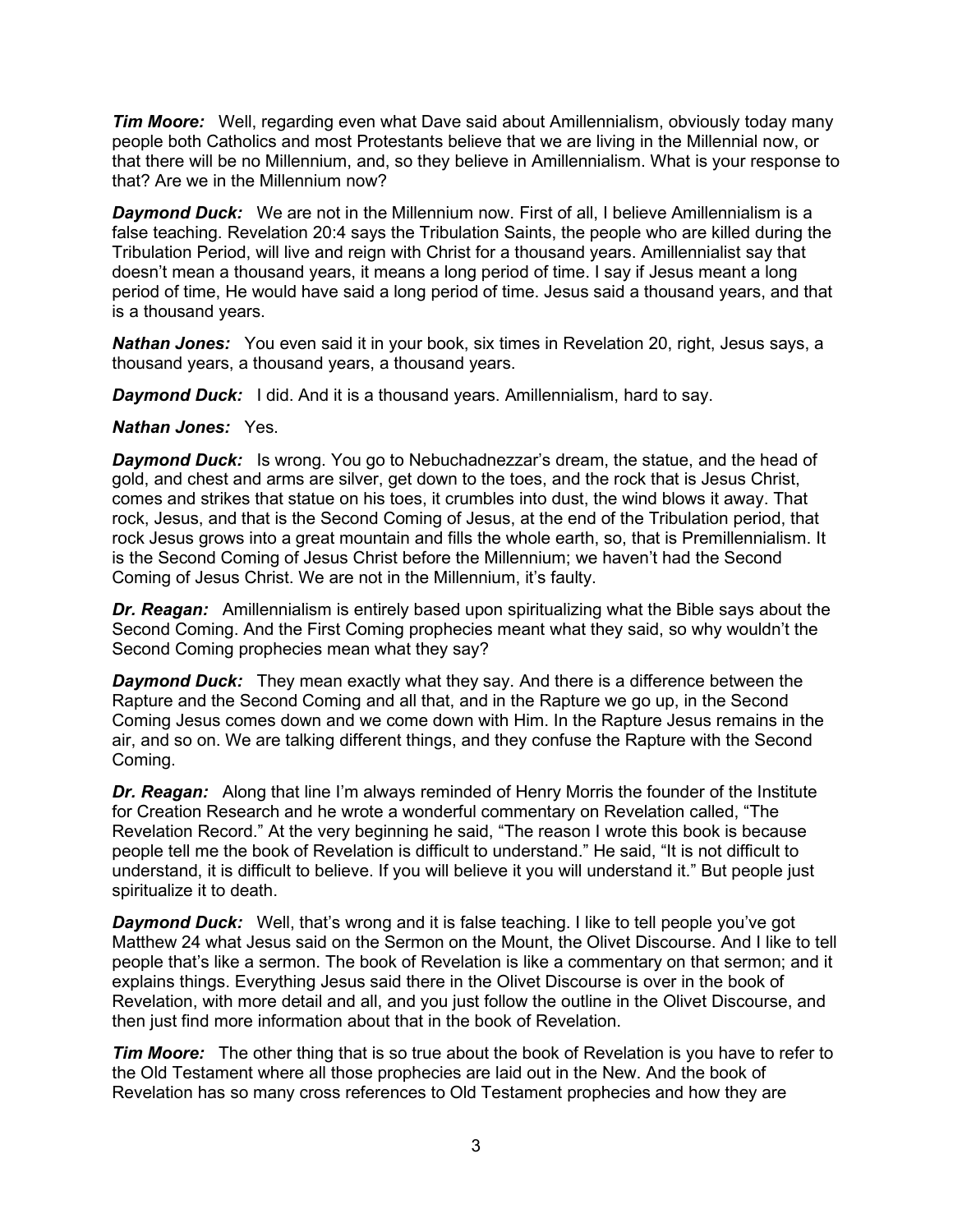fulfilled in the end times. So really you have to be a student to be able to go to the Bible and let it define for itself exactly what even those symbols mean. But I really appreciate what you said about your grandson. I have to ask this question: What is his name?

*Daymond Duck:* His name is Ryan, Ryan Moulder.

*Tim Moore:* Ryan. Well, Ryan has wisdom beyond his years because the Lord says we have to have a child like faith. And obviously Ryan had faith, and so he believed, and therefore the understanding follows if we are willing to believe. And I appreciate Ryan showing as a model, just listening to you and reading the words that you were writing, as you said, his childlike faith led him to believe, and so understanding followed just like it would obviously for any adult.

*Daymond Duck:* The hard part wasn't Ryan understanding the book of Revelation, it was the publisher, the TV people that didn't want to put it on TV, they couldn't believe an eight-year-old kid could be interviewed discussing the book of Revelation.

*Nathan Jones:* Well, Daymond I don't understand Amillennialism, because Amillennialism steals a promise out of the Bible. And it is in Revelation 1:3 and you're familiar with it, "Blessed is he who read, and those who hear the words of this prophecy and keep those things which are written in, for the time is near." I mean that is a blessing in the book of Revelation if we read it, we take it to heart, then we will be blessed, it is a promise by God. But it seems like so many churches that of the Amillennial perspective are stealing that promise by not teaching Revelation.

*Daymond Duck:* I think they are standing in the way of people understanding the book of Revelation. People who will ask about the book of Revelation. They will be told, "Well, in 1988 some guy said the Rapture would be in 1988." Or they'll say, "Nobody understands it." Or "Let's don't go overboard." And then they hinder those people from studying the book of Revelation. What they should do, it is the responsibility of pastors, and Sunday School teachers and seminary professors and all of this to tell people what is in that book.

#### *Nathan Jones:* Yes.

*Daymond Duck:* We are living in perilous times, dangerous times, people need to know what the Bible says about the times that we are living in. And the book of Revelation helps.

*Nathan Jones:* I was just going to say to tack onto that the book of Revelation is Jesus Christ's victory lap.

#### *Daymond Duck:* Yes.

*Nathan Jones:* As you were saying it's got a lot of terrible stuff as He brings judgment upon the world, but it leads to like you said the Millennial Kingdom where Jesus is king over the earth. And why would you read a mystery novel, but then not read the last chapter and find out who done it? You know? Why would you read the Bible and not see Jesus Christ's victory?

*Daymond Duck:* It has a lot of terrible stuff. But it also has a lot of good stuff.

*Dr. Reagan:* Only good stuff for believers.

*Daymond Duck:* That's right. That's right.

#### *Nathan Jones:* Amen.

*Dr. Reagan:* Daymond, I want to emphasize a point that Tim just made and that is you cannot understand New Testament end time Bible prophecy unless you know the Old Testament.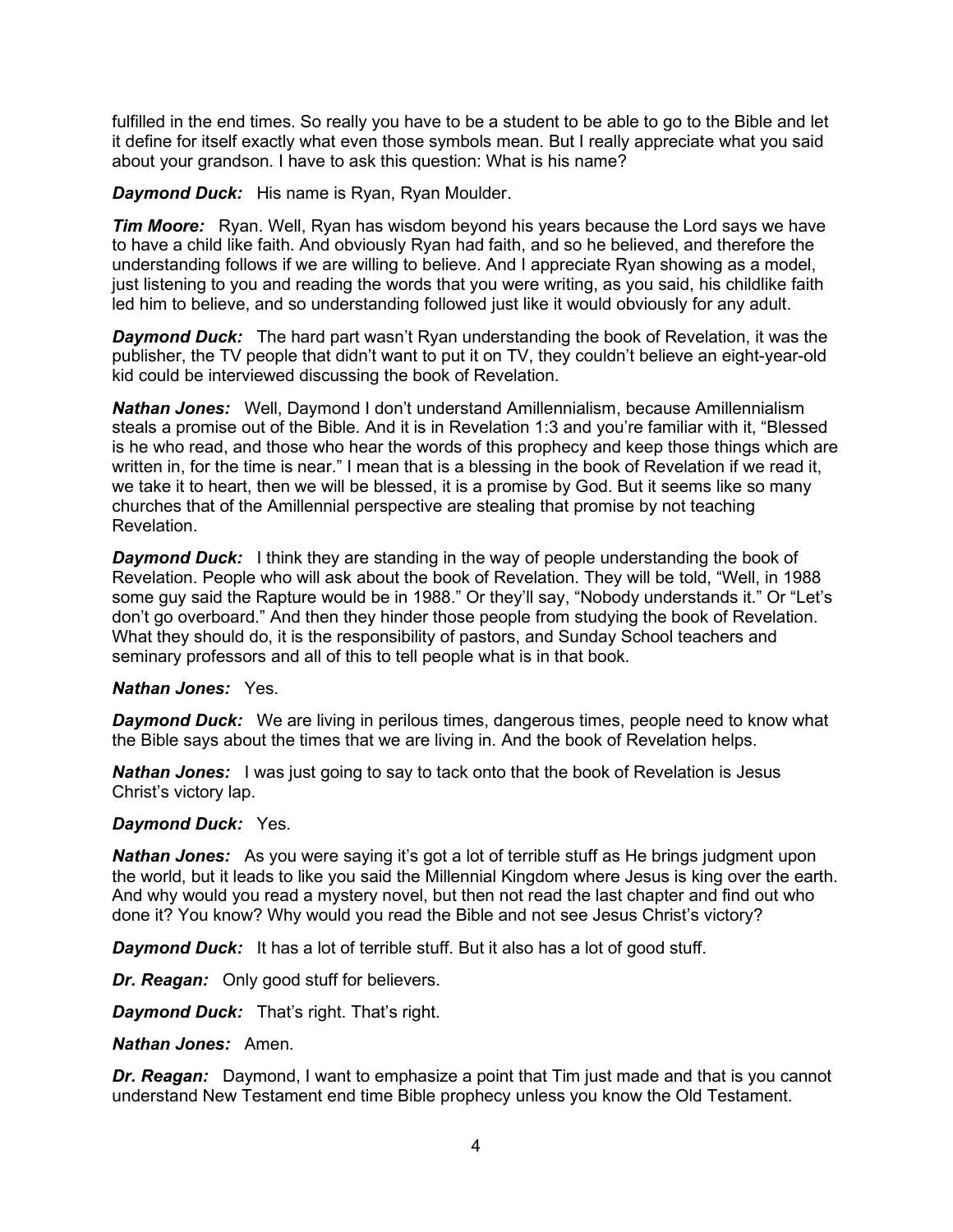# *Daymond Duck:* Exactly.

*Dr. Reagan:* And most Christians don't study the Old Testament, don't know the Old Testament. Like the book of Daniel fits together with Revelation like a hand in a glove. So, that is one of the reasons there is so much of misunderstanding is the lack of knowledge of the Old Testament. Another one is the fact of Replacement Theology. The Bible emphasizes the fact, that it focuses on end time Bible prophecy on the Jewish people, and a Jewish kingdom that God is going to establish is going to reign over all the world. And if you don't believe that God has any purpose left for the Jews, you've got to reinterpret that. So, for example you get to Revelation chapter 7 did you know that about 85% of all the commentaries say that in Revelation 7 when it talks about the 144,000 Jews that God is going to anoint, it says that is a symbol for the Church.

**Daymond Duck:** And that is totally wrong, the Church is not here. And He makes it quite plain that He is talking about 12,000 servants of God from the 12 tribes of Israel.

*Dr. Reagan:* Don't you think that God could have told us the Church if He meant the Church?

*Daymond Duck:* God says Church when He means Church, and He says Israel when He means Israel. And it's not the other way. He's not confused. He's not mentally challenged.

*Tim Moore:* I think it's ironic that in the season in which we live so many people have discounted even studying Revelation, and they wonder, well, what is the point of that? But using a football analogy it would be like watching a whole game and at the two minute warning to the end of the game turning the television off because you don't care about the end.

#### *Dr. Reagan:* Yeah.

*Tim Moore:* Well, a lot of crazy things are happening today because Satan knows that the end is coming quickly, and he doesn't want people to study Revelation or understand how the whole thing ends up with the victory of Jesus Christ. But I appreciate you bringing to people's attention understanding the book of Revelation.

*Dr. Reagan:* And I hope you'll keep emphasizing to people and every time you teach and preach that the book of Revelation can really be understood.

**Daymond Duck:** Yes, it can. It really can. Just take it literally and get you some good commentaries. Like I said a while ago, and you can understand it.

*Nathan Jones:* Or get your book.

*Tim Moore:* That's it exactly.

*Daymond Duck:* I agree with what you all are saying you have to know the scriptures in the Old Testament, you let scripture interpret scripture. No scripture is of any private interpretation; we don't say what it means, we search the Bible and let the Bible tell us what it means. You don't just have to know the Old Testament, a lot of those symbols are explained in the book of Revelation itself, so you look for in the book of Revelation itself. There are only a few that I know of and not very many that are questionable, and we don't have a scripture to tell us.

*Dr. Reagan:* Well, folks, we are going to take a brief break right now and when we come back we are going to take a look at what I consider to be the strangest of all end time viewpoints, it is called Preterism and it maintains that all or nearly all of end time prophecy was fulfilled in 70 AD when the Romans destroyed Jerusalem and the Jewish temple.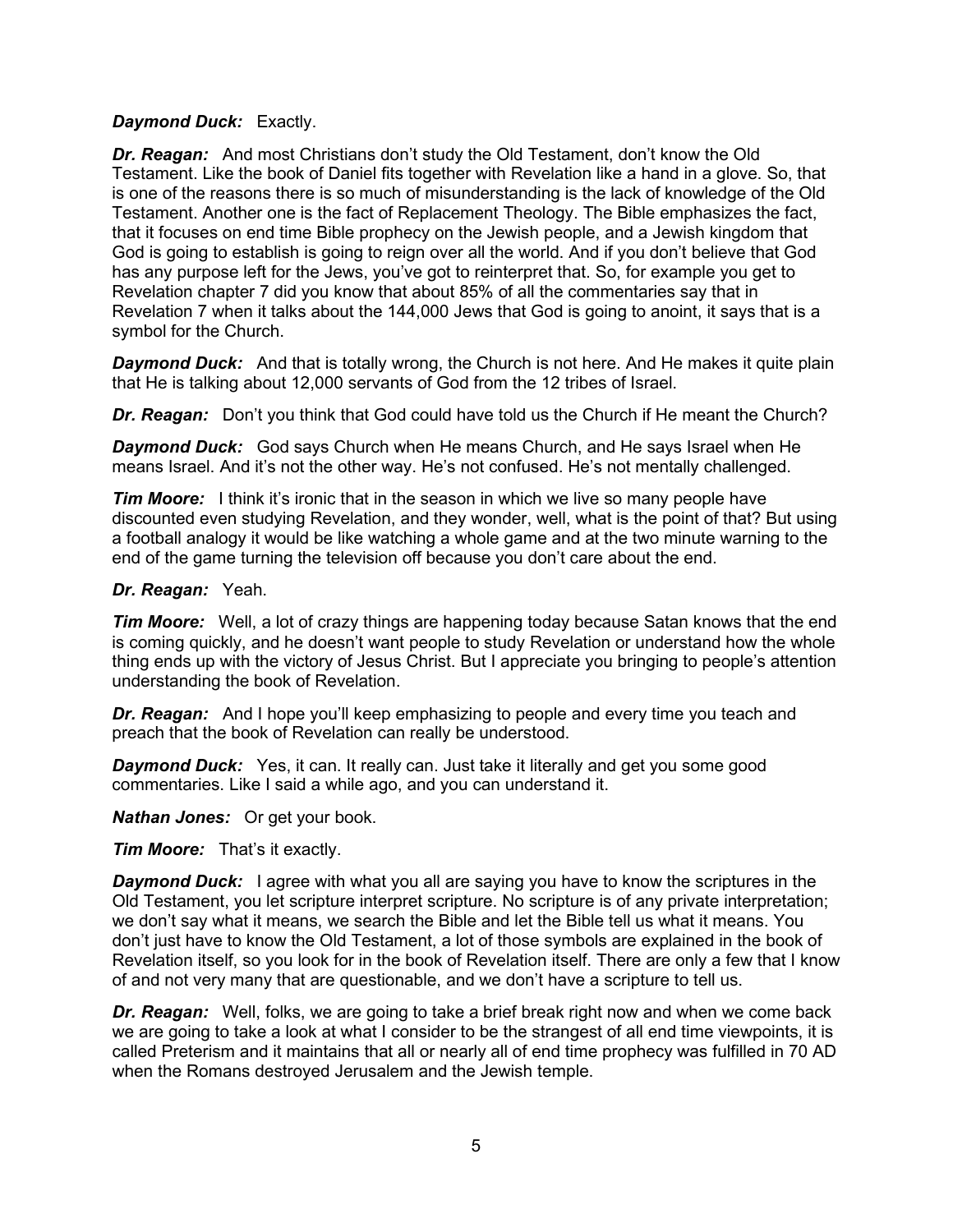# **Part 2**

*Nathan Jones:* Welcome back to Christ in Prophecy and our interview with Daymond Duck about Bible prophecy issues. Daymond, I'd like to ask you a question there is this really strange view, and it is called Preterism. It is supported by many people that take the Amillennial viewpoint. And it this idea that all of Bible prophecy, or at least most of it depending on if you are an extreme Preterist or not was fulfilled in 70 AD when the Romans conquered Jerusalem. What is your response to that?

**Daymond Duck:** A lot of people in west Tennessee would say, "Bologna."

*Nathan Jones:* Bologna, okay, that is a simple answer.

*Daymond Duck:* There is no evidence of a seven year covenant of peace in the Middle East. There was no way to track all buying and selling, and these kinds of things. So, there are a lot of things that were not here that have to be here at the end times.

*Dr. Reagan:* Well, extreme Preterist even argue that the return of Jesus occurred then invisibly.

*Daymond Duck:* Well, they are going to know when Jesus returns, I tell you.

*Dr. Reagan:* What did they tell the disciples on the Mount of Olives when Jesus ascended into heaven? How was He going to come back?

*Daymond Duck:* He's going to come back in the clouds.

*Dr. Reagan:* In the same way, visibly.

*Daymond Duck:* The same way, yes.

*Dr. Reagan:* And yet, they argue that He came back invisibly.

*Daymond Duck:* And they saw that He went up in the clouds, they could see Him go away.

*Nathan Jones:* Why do people support the Preterist view? I mean why would you say all Bible prophecy is done?

**Daymond Duck:** Not everybody that calls themselves a Christian is a Christian. Not everyone who talks--you know there are true prophets and there are false prophets. And the difference between a true prophet, and a false prophet is the true prophet he goes by the Word of God. The false prophet he starts saying things that contradict the Word of God. A lot of them use other literature also.

*Dr. Reagan:* Another problem with the Preterist viewpoint is that it is based--the whole view depends on one thing, that the book of Revelation was written before 70 AD, and it was a prophecy about 70 AD. And all of history attests to the fact that it was written in 95 AD.

*Daymond Duck:* Yes, sir.

*Dr. Reagan:* Not 70 AD.

*Daymond Duck:* Yes, sir, I believe that it was written in 95.

*Dr. Reagan:* And yet, the view cannot exist if the book of Revelation was written in 95 AD.

*Daymond Duck:* That's right. It's a book of prophecy, it is not a book of history. And John tells you five times in that book that it is a book of prophecy.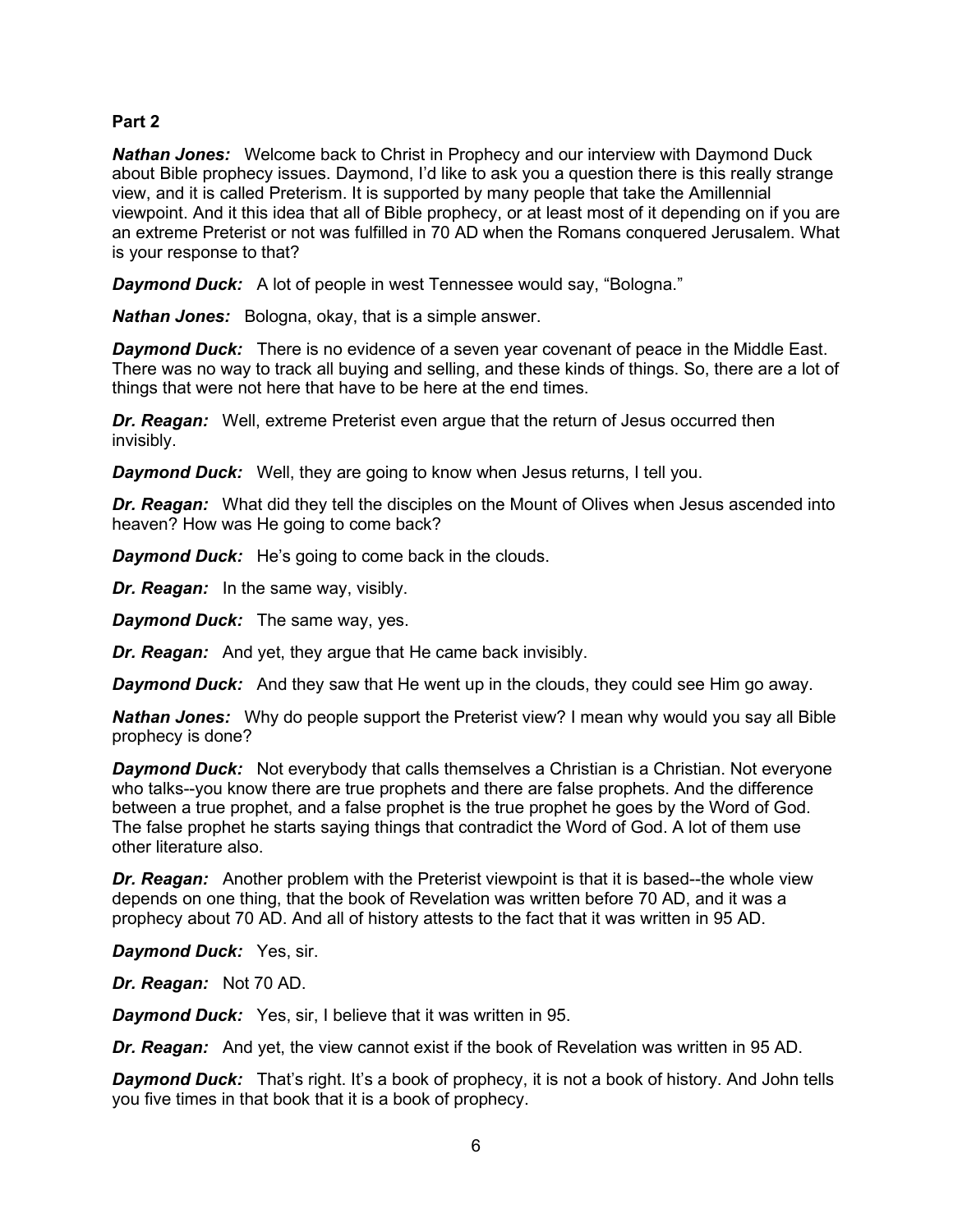*Dr. Reagan:* Well, they argue it is a book of prophecy, but they say the prophecies were about the destruction of the temple in 70 AD, therefore the book had to be written before 70 AD. And it wasn't.

*Nathan Jones:* No, it is very well attested by the early Church Fathers to have been written in 95 AD.

*Daymond Duck:* The book of Revelation doesn't talk about the destruction of a temple, but it does talk about a rebuilt temple.

*Tim Moore:* I appreciate what you say about the false teachers and false prophets coming in, even in the day and age of John he wrote about it. Jude wrote about it. He said, "I wanted to talk to you about the basics of the faith, the Gospel of Jesus Christ, but I must be involved in having you to contend earnestly, because you are following after false teachers." Already in the First Century, and leading people astray. And to this day too many are led astray by crazy ideas like this that the Lord has already come, and what era we are living in. So, I appreciate your clarifying that very clearly, and I know in your book as well.

*Daymond Duck:* Yes, I believe He says what He meant, and He meant what He says.

*Tim Moore:* Amen to that. Well, you know speaking of the season of the Lord's return, Daymond, a lot of people think that we can't know the day or the age so there is no point in talking about Jesus Christ return, that is not something He has any interest in us studying. But we believe that we can know the season of the Lord's return, which is why He provided Revelation, it is not a testimony or revelation of John the apostle, it is a Revelation of Jesus Christ, given to John to share with us. What do you say in your book, and what do you tell people when you proclaim this message?

**Daymond Duck:** I believe that we know when it is getting close. The Bible clearly says that we can know when it is getting close. And there are things to watch for, the convergence of all of the prophecies, Israel, Jerusalem will be a cup of trembling and a burdensome stone for the whole world. And we are seeing a lot of this coming on the scene now.

#### *Nathan Jones:* Oh, yeah.

**Dr. Reagan:** Yeah, I always point out that there are many, many prophecies about the signs that the Bible gives us about the end times, so many in fact I found for years it was like trying to nail Jell-O to the wall, I just couldn't get a handle on it. And finally, I put them into categories. So, there are signs of nature. There are signs of society. There are signs of spiritual both positive and negative. There are signs of technology. There are signs of world politics. There are signs of Israel. And as you pointed out, bang, they're all coming together now in convergence for the first time ever.

**Daymond Duck:** Amen. That's right. And some of these signs, like the ability to track all buying and selling, that is required. Electricity, and barcodes, and all this kind of stuff, satellite and rockets, and things, these inventions didn't exist back prior to 70 AD, but they do exist today.

*Dr. Reagan:* Or just consider Revelation chapter 11 where it says the two witnesses are going to be killed and lie on the streets of Jerusalem for three-and-a-half days and then be resurrected, and the whole world will watch it.

#### *Daymond Duck:* Yes.

*Dr. Reagan:* How could that be before the mid 1960's when we finally had satellite television.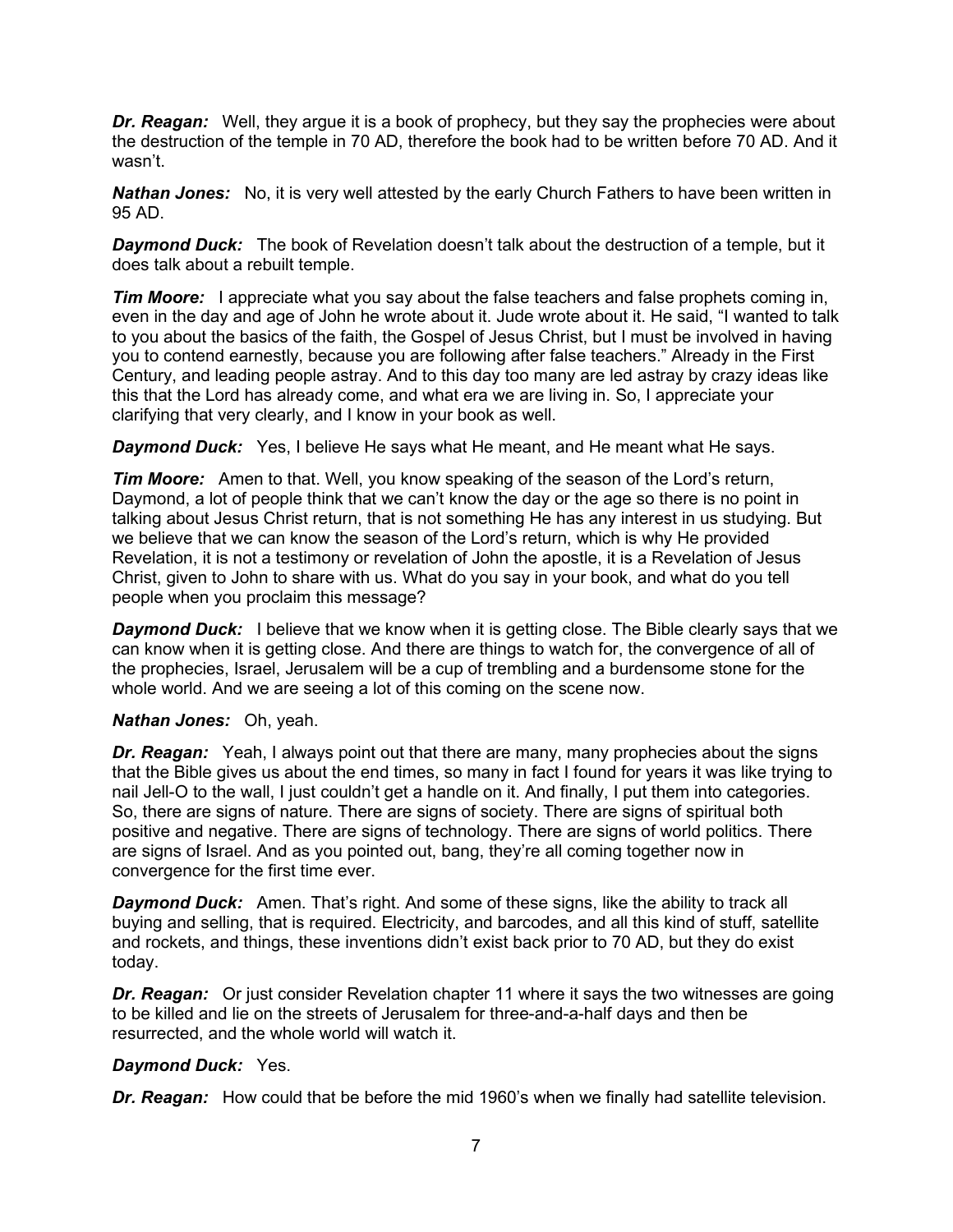*Daymond Duck:* That's right, it could not be. But it can be today. It can literally happen today.

*Nathan Jones:* Oh, goodness, yeah.

*Dr. Reagan:* We've seen them all come together.

*Nathan Jones:* Everybody could just pull out their cellphones and watch.

**Daymond Duck:** And now in China you got like face scans.

*Nathan Jones:* Oh, the social currency they've got?

*Daymond Duck:* China just passed a law; they can't make telephones over there anymore unless it scans your face. They know where we are, they know where that telephone is and all of that.

*Tim Moore:* You know Nathan is talking about a smartphone, but I appreciate even the subtitle of your book, *The Smart Guide to the Bible*. And quite frankly a lot of people discount Revelation, it is a playground for fanatics. But really a Christian who is determined to understand what the God-- what God has clearly revealed for us to understand is going to be smart to go to His Word in believing faith, believing that they can understand. And as, Nathan said, claiming the promise of Revelation itself.

**Daymond Duck:** I would like to go back to something we said just a little bit earlier, the book of Revelation is a commentary on Matthew chapter 24. And if you are going to throw out the book of Revelation then you need to throw out the Olivet Discourse from the book of Matthew. You need to throw out what is about it in the book of Luke. You need to throw out what is about it in the book of Mark. And you got all kinds of problems because those things mentioned in Matthew, Mark and Luke are in the book of Revelation.

*Dr. Reagan:* You also have to thrown out most of Isaiah.

*Daymond Duck:* Yes, sir.

*Dr. Reagan:* Because if you want to find out about the Millennium you don't find out about the Millennium by reading the book of Revelation, all it gives us is the information that is going to last a thousand years.

*Tim Moore:* Yes.

*Dr. Reagan:* All the information, detailed information, about the Millennium is found in the Old Testament particularly in the book of Isaiah.

*Daymond Duck:* Yes, it is. It is.

*Nathan Jones:* I was surprised to find out that there are 404 verses in the book of Revelation, but 800 allusions to Old Testament.

*Tim Moore:* Yes.

*Nathan Jones:* I mean really, it's the capstone, it sums up the entire--

*Dr. Reagan:* And not a single one is identified, not a single one. You know in Matthew, Matthew is always saying, "As it says in." "As it says in Jeremiah." "As it says in Isaiah." But there is not one reference in the book of Revelation to the Old Testament except it quotes it.

*Daymond Duck:* Yes.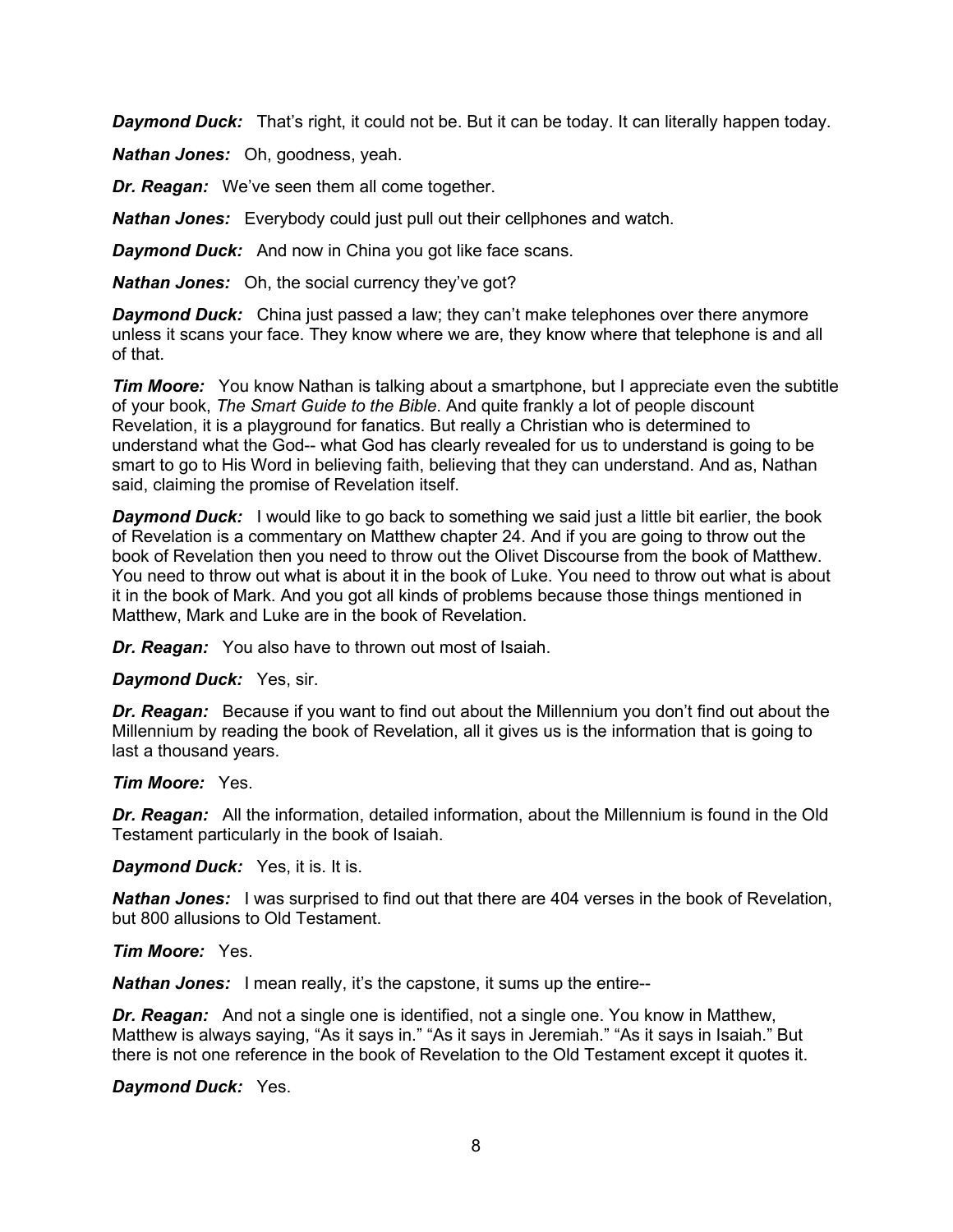*Dr. Reagan:* But it doesn't say what it is.

# *Daymond Duck:* Yes.

*Dr. Reagan:* So, you have to know the Old Testament to know that.

*Daymond Duck:* Yes. And the man that wrote the book of Revelation, I'm talking about John, and Jesus is the main writer, John is just the human writer. This is the same John that wrote 1, 2, and 3 John. Same John that wrote the Gospel of John. Same John that said, "God so loved the world that He gave His only begotten Son." The same John that said, "Jesus is the way, the truth, and the life." And this kind of thing. It's not some fanatic, it's the John that Jesus entrusted with His mother Mary.

#### *Nathan Jones:* Amen.

*Tim Moore:* I think the fact that you just said Jesus was the author. When Jesus was tested, when He was tempted by the Devil He cited Scripture. So, as he is providing Jesus' revelation to the world through the Apostle John, he's citing Scripture because it is the Word of God. And Jesus is using the Word of God to proclaim this revelation through the Apostle John in the book of Revelation. It's a beautiful statement.

# *Daymond Duck:* It is.

*Dr. Reagan:* Well, Daymond, many people believe the Rapture and the Second Coming are the same event. What about it?

*Daymond Duck:* They are not the same event. The Rapture is before the Tribulation period, the Second Coming is after the Tribulation period.

*Dr. Reagan:* Well, how do we know that?

*Nathan Jones:* They are described differently aren't they?

*Daymond Duck:* They are described differently. Yes. The Second Coming--the Rapture the Church goes up into Heaven, we are not here. The Second Coming we come back with Jesus at the Second Coming. At the Rapture peace is removed from this earth; at the Second Coming peace is brought back to this earth, Jesus Christ. At the Rapture the Antichrist is allowed to rise; at the Second Coming you got Jesus goes on the throne and sits on the throne in Jerusalem.

*Dr. Reagan:* And furthermore, there is no purpose for the Church during the Tribulation, is there?

*Daymond Duck:* Oh, the Church is in Heaven. We are worshipping. We are reunited with our loved ones. Reunited with Jesus, and all this kind of thing. And then God calls these 144,000, you have the greatest evangelism that the world has ever known. Multitudes are coming to Jesus Christ and this kind of thing.

*Dr. Reagan:* But the focus of the book of Tribulation is really the Jewish people.

*Daymond Duck:* It is. Well, you go back to Daniel's prophecy, Israel has to go through all Seventy Weeks of Daniel, and the Tribulation period is the  $70<sup>th</sup>$  week of Daniel.

*Tim Moore:* Time of Jacob's Trouble.

*Dr. Reagan:* So, it is to bring the Jewish people to repentance and acceptance of Yeshua as their Messiah.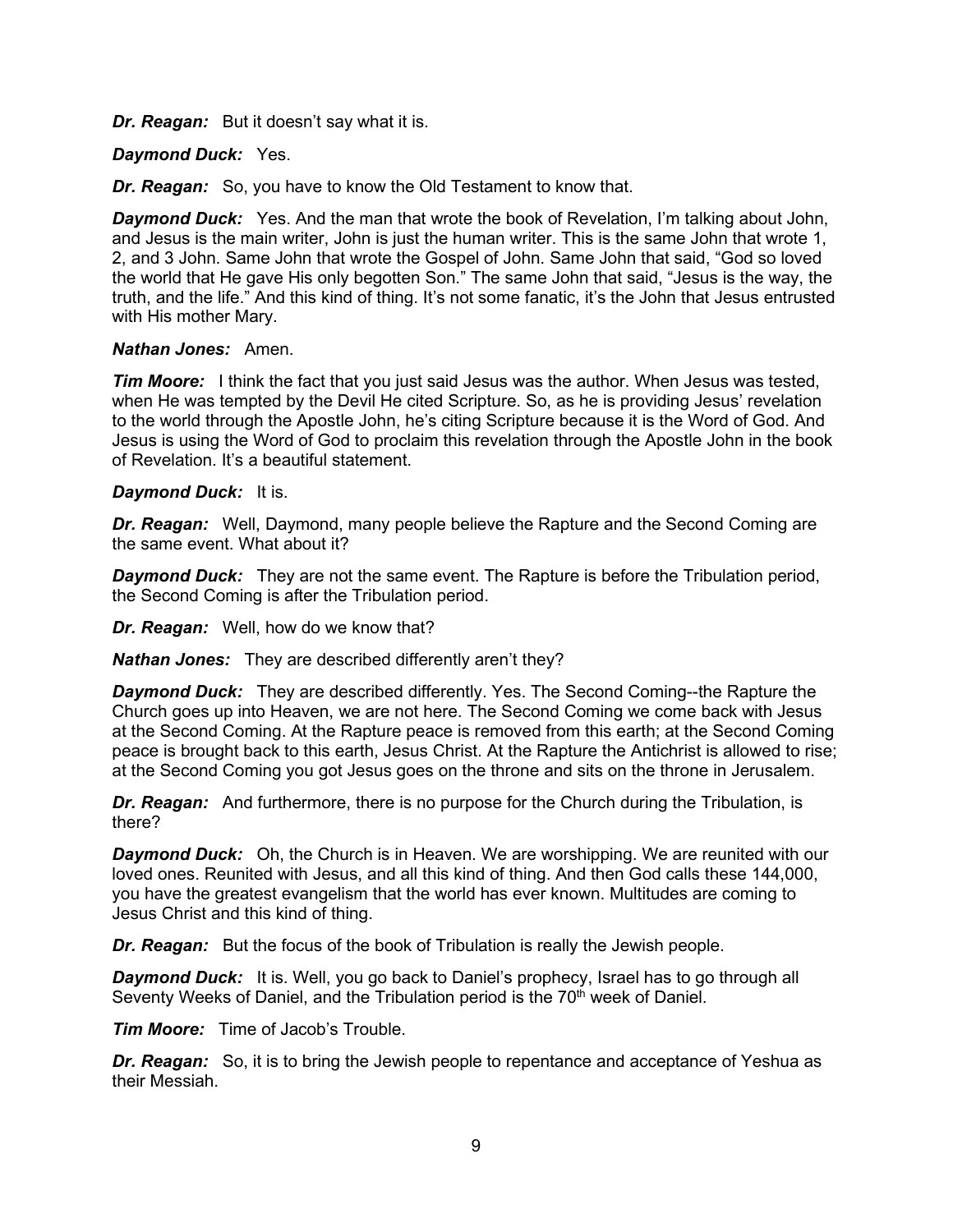**Daymond Duck:** Yes it is. And all prophecy cannot be fulfilled until you get Israel through that Tribulation period.

*Nathan Jones:* I love what you brought up about Daniel 2 with Nebuchadnezzar's vision, and Jesus Christ is the stone that destroys the line of human governments, human empires so that His stone, His mountain fills the whole world. So, we know that from the book of Revelation that that's the end of human government, Satan through human government dominating the world. It is going to be Jesus Christ. And I love what you always say, it is a time of peace, and righteousness, and justice. I get so excited because I just can't wait until that happens.

**Daymond Duck:** And don't miss the point that is Pre-Millennialism. It is the rock coming back before the whole earth is filled with the Kingdom.

*Nathan Jones:* Absolutely. Great point.

*Dr. Reagan:* Yeah, the idea of Post-Millennialists is that the Church itself is going to conquer the world, take over the world, and rule for a thousand years. Then Jesus will come back, and we will present the kingdom to Him.

#### *Daymond Duck:* Yeah.

*Dr. Reagan:* That's got it backwards.

*Daymond Duck:* That's got it backwards. It has.

*Nathan Jones:* That's a view that really has risen lately, too. A lot of churches believe that they are going to evangelize the world for Christ. Now, that was prophesied right?

**Daymond Duck:** They are not doing very good at it are they?

*Tim Moore:* No, not lately.

*Dr. Reagan:* Well, that's why I tell Amillennialists when they say, "We are living in the Millennium now." Arnold Fruchtenbaum a Messianic Jew always says, "Well if we are, I'm living in the slum area of it." And I always say, "If we are, then Jesus is doing a very poor job of reigning."

*Daymond Duck:* Well, this is the good news that you just mentioned. You know we are in a mess.

*Dr. Reagan:* To say the least.

**Daymond Duck:** A lot of people that don't know anything about the Bible, they know that the world is in a mess.

*Nathan Jones:* Yeah, it's obvious.

**Daymond Duck:** And Jesus is going to put an end to this mess.

*Tim Moore:* I think there is a great promise that is repeated throughout Scripture, but even in the book of Hebrews, we don't know the author but the writer in one of my favorite passages says, "That we should consider how to stimulate one another to love and good deeds, not forsaking the assembling together as bodies of Christ, but encouraging one another, and all the more as you see the day drawing near." So, it is taken for granted that we should recognize that this day, the season of the Lord's return, is drawing near and providing encouragement. Which is why you being here today is such an encouragement to us, and our viewers to make sure that we recognize that we are living in the season of the Lord's return.